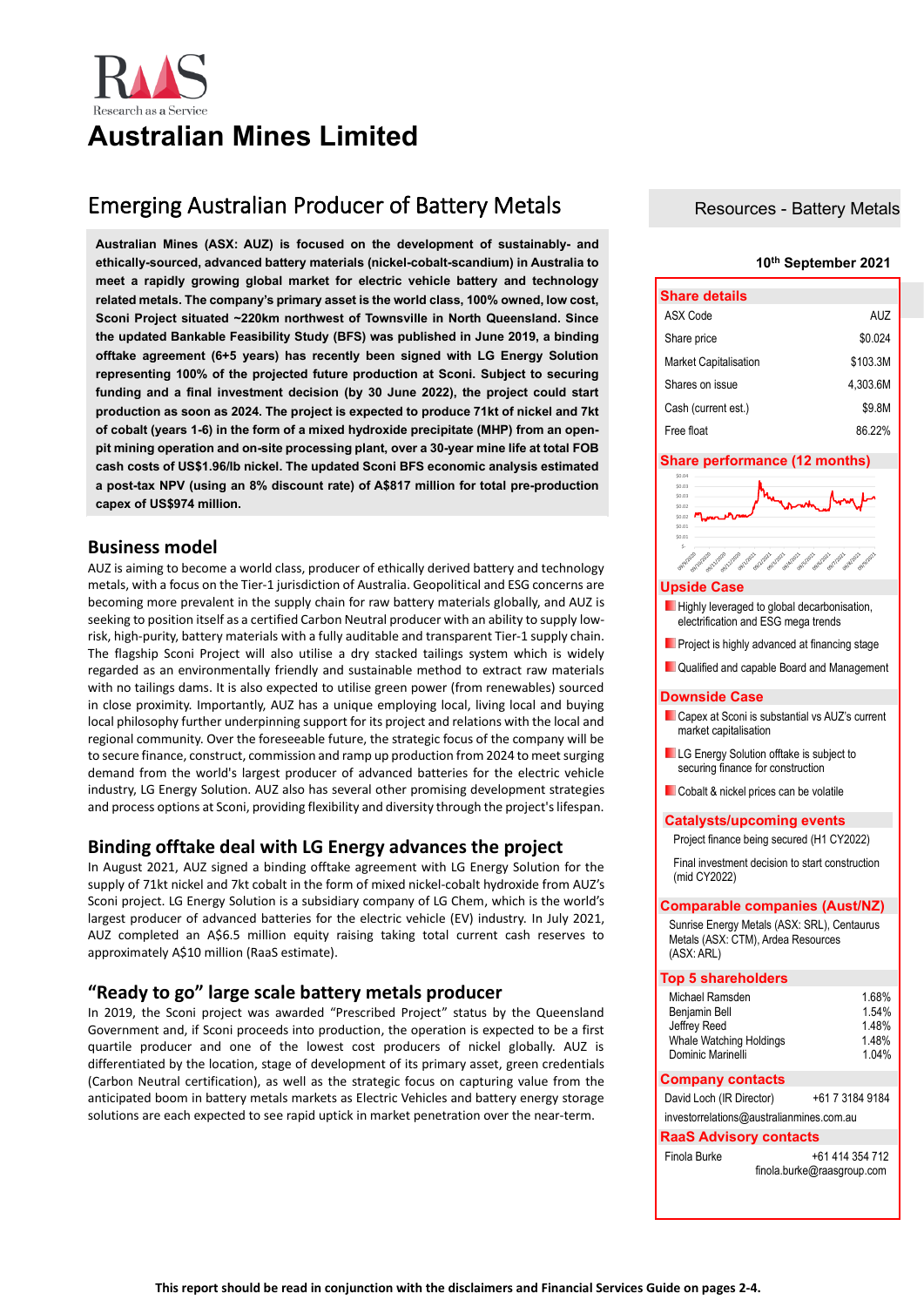

# FINANCIAL SERVICES GUIDE

**RaaS Advisory Pty Ltd**

# **ABN 99 614 783 363**

# **Corporate Authorised Representative, number 1248415**

**of**

**BR SECURITIES AUSTRALIA PTY LTD ABN 92 168 734 530 AFSL 456663**

**Effective Date: 6 th May 2021**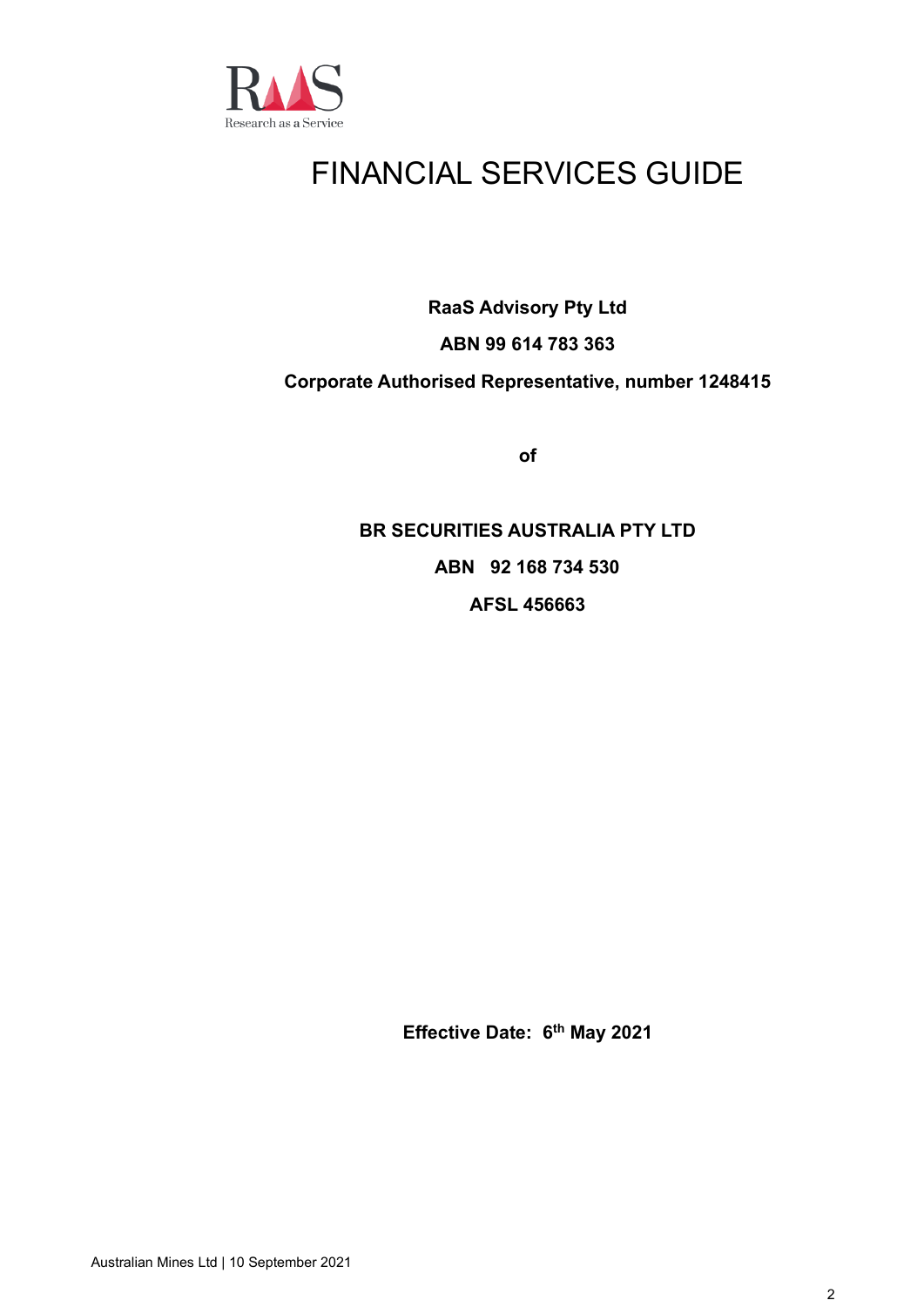

### **About Us**

BR Securities Australia Pty Ltd (BR) is the holder of Australian Financial Services License ("AFSL") number 456663. RaaS Advisory Pty Ltd (RaaS) is an Authorised Representative (number 1248415) of BR. This Financial Service Guide (FSG) is designed to assist you in deciding whether to use RaaS's services and includes such things as

- who we are
- our services
- how we transact with you
- how we are paid, and
- complaint processes

Contact Details, BR and RaaS

BR Head Office: Level 14, 344 Queen Street, Brisbane, QLD, 4000 RaaS. 20 Halls Road Arcadia, NSW 2159 P: +61 414 354712

E: finola.burke@raasgroup.com

RaaS is the entity providing the authorised AFSL services to you as a retail or wholesale client.

### **What Financial Services are we authorised to provide?** RaaS is authorised to

- provide general advice to retail and wholesale clients in relation to
	- Securities
- deal on behalf of retail and wholesale clients in relation to

**Securities** 

The distribution of this FSG by RaaS is authorized by BR.

### **Our general advice service**

Please note that any advice given by RaaS is general advice, as the information or advice given will not take into account your particular objectives, financial situation or needs. You should, before acting on the advice, consider the appropriateness of the advice, having regard to your objectives, financial situation and needs. If our advice relates to the acquisition, or possible acquisition, of a particular financial product you should read any relevant Prospectus, Product Disclosure Statement or like instrument. As we only provide general advice we will not be providing a Statement of Advice. We will provide you with recommendations on securities

### **Our dealing service**

RaaS can arrange for you to invest in securities issued under a prospectus by firstly sending you the offer document and then assisting you fill out the application from if needed.

### **How are we paid?**

RaaS earns fees for producing research reports. Sometimes these fees are from companies for producing research reports and/or a financial model. When the fee is derived from a company, this is clearly highlighted on the front page of the report and in the disclaimers and disclosures section of the report. We may also receive a fee for our dealing service, from the company issuing the securities.

### **Associations and Relationships**

BR, RaaS, its directors and related parties have no associations or relationships with any product issuers other than when advising retail clients to invest in managed funds when the managers of these funds may also be clients of BR. RaaS's representatives may from time to time deal in or otherwise have a financial interest in financial products recommended to you but any material ownership will be disclosed to you when relevant advice is provided.

### **Complaints**

If you have a complaint about our service you should contact your representative and tell them about your complaint. The representative will follow BR's internal dispute resolution policy, which includes sending you a copy of the policy when required to. If you aren't satisfied with an outcome, you may contact AFCA, see below. BR is a member of the Australian Financial Complaints Authority (AFCA). AFCA provide fair and independent financial services complaint resolution that is free to consumers.

Website[: www.afca.org.au;](http://www.afca.org.au/) Email[: info@afca.org.au;](mailto:info@afca.org.au) Telephone: 1800931678 (free call)

In writing to: Australian Financial Complaints Authority, GPO Box 3, Melbourne, VIC, 3001.

### **Professional Indemnity Insurance**

BR has in place Professional Indemnity Insurance which satisfies the requirements for compensation under s912B of the Corporations Act and that covers our authorized representatives.